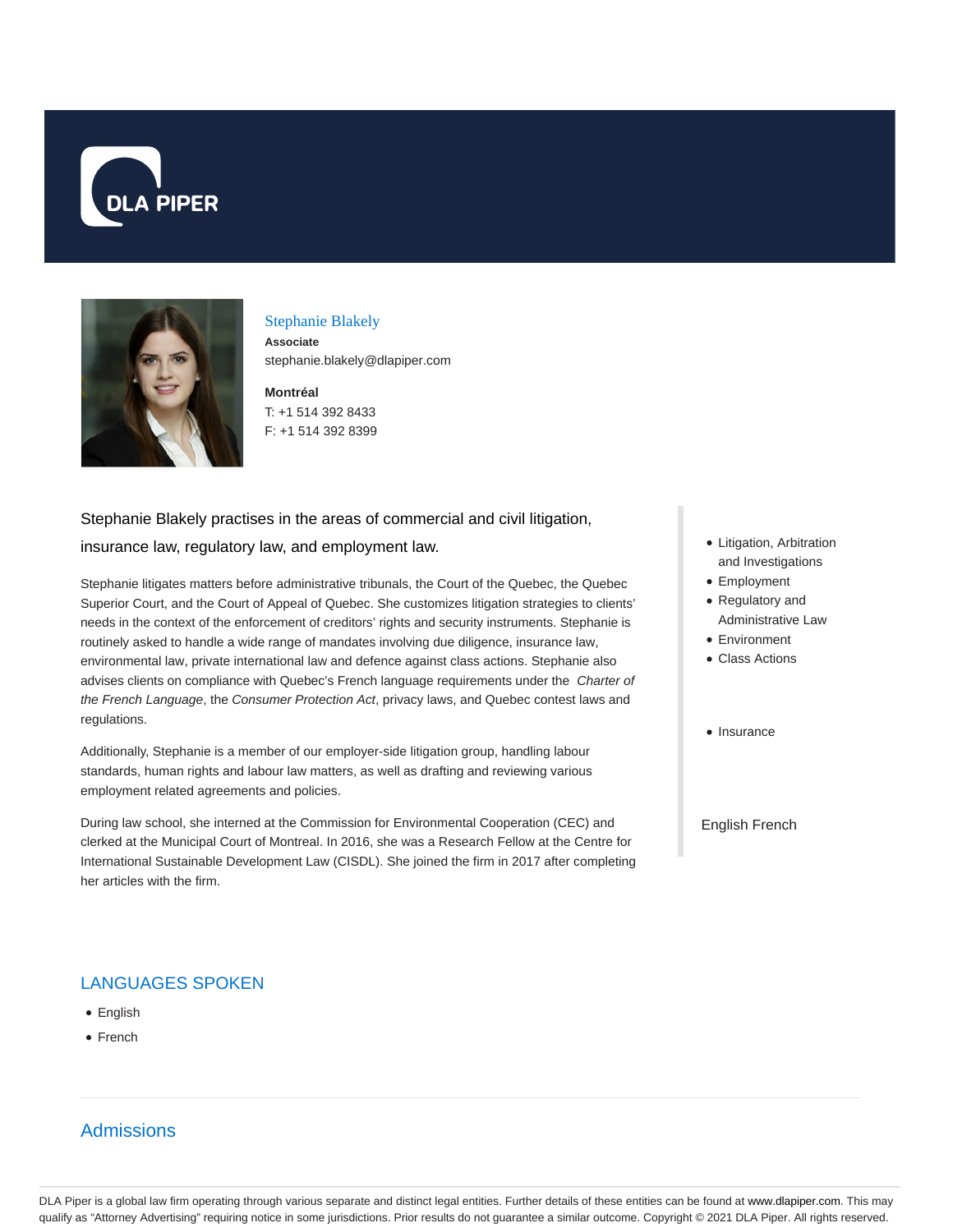• Québec, 2017

## **Education**

- B.C.L./ LL.B., McGill University, 2016
- B.A. (Environment and Development, Minor in English Literature) McGill University, 2013

### **Memberships**

- Quebec Bar, 2017
- Young Bar of Montreal/Jeune Barreau de Montréal

#### INSIGHTS

# **Publications**

**Québec's Charter of the French Language has been amended by Bill 96: Have you registered your trademarks in Canada yet?**

13 June 2022

On June 1, 2022, Bill 96, An Act respecting French, the official and common language of Québec received royal assent and modified the Charter of the French Language. Some of the most significant amendments introduced by Bill 96 are the new restrictions on the use of English and other non-French trademarks in signs, posters, labels, packaging and commercial advertising.

**Québec's Bill 96 modifying the Charter of the French Language receives royal assent: Key dates for when the amendments come into force**

#### 3 June 2022

On June 1, 2022, Bill 96, An Act respecting French, the official and common language of Québec received royal assent and became law. Passed by Québec's National Assembly, Bill 96 significantly changes the Charter of the French Language. While some provisions of Bill 96 come into effect as of June 1, 2022, others will come into effect over a period of 3 years. This article outlines some of the key dates and requirements for businesses and employers to keep in mind.

**Québec's National Assembly passes amended Bill 96 to modify the Charter of the French Language**

#### 31 May 2022

On May 24, 2022, Québecs National Assembly passed Bill 96, An Act respecting French, the official and common language of Québec, which proposes significant changes to the Charter of the French Language, commonly known as Bill 101, aimed at ensuring the vitality of the French language in Québec. In light of this, changes are coming to Québec's French language requirements, and businesses should prepare for their impact. Businesses operating in Québec or having employees in the province should become familiar with the changes to the Charter as amended by Bill 96. The following article provides a general overview of some of the key takeaways of Bill 96.

**COVID-19 Federal Benefit Access Tool**

26 February 2021

DLA Piper is a global law firm operating through various separate and distinct legal entities. Further details of these entities can be found at www.dlapiper.com. This may qualify as "Attorney Advertising" requiring notice in some jurisdictions. Prior results do not guarantee a similar outcome. Copyright © 2021 DLA Piper. All rights reserved.